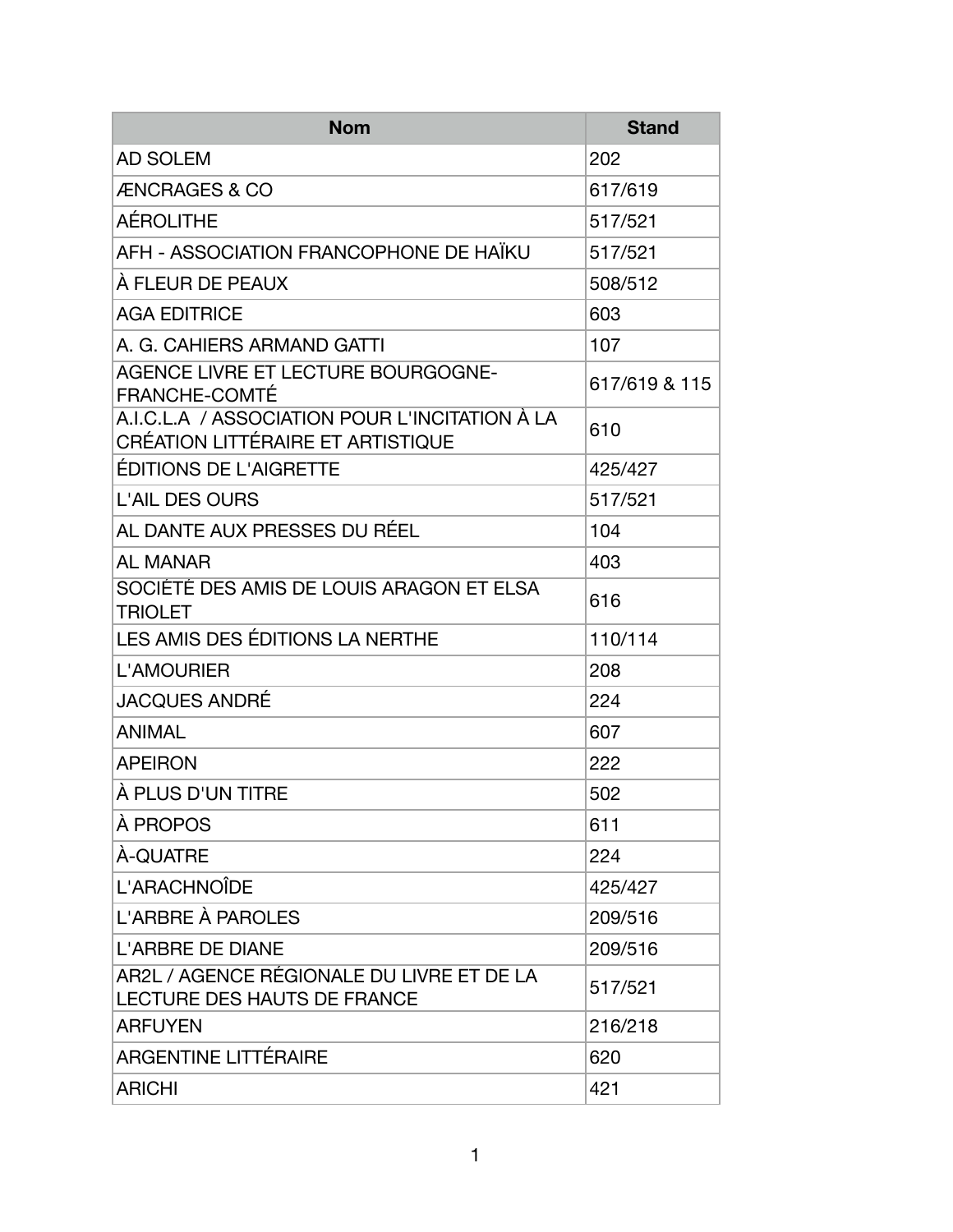| <b>ART&amp;FICTION, ÉDITIONS D'ARTISTES</b> | 502     |
|---------------------------------------------|---------|
| <b>ARTGO &amp; CIE</b>                      | 506     |
| <b>L'ASSAUT DES POÈTES</b>                  | 703     |
| * (REVUE)                                   | 425/427 |
| L'ATELIER CONTEMPORAIN                      | 506B    |
| <b>ATELIER DE L'AGNEAU</b>                  | 615     |
| <b>ATELIER DES GRAMES</b>                   | 508/514 |
| <b>ATELIER DES NOMADES</b>                  | 103/105 |
| <b>L'ATELIER DES NOYERS</b>                 | 115     |
| L'ATELIER DU GRAND TÉTRAS                   | 617/619 |
| <b>ATELIER DU HANNETON</b>                  | 416     |
| <b>ATELIER MARIE-SOL PARANT</b>             | 107     |
| <b>ATTAQUES</b>                             | 104     |
| <b>L'ATTEINTE</b>                           | 103/105 |
| <b>ÉDITIONS DE L'ATTENTE</b>                | 110/114 |
| AU DIABLE VAUVERT                           | 109B    |
| <b>BACCHANALES</b>                          | 111B    |
| <b>LA BACONNIÈRE</b>                        | 502     |
| <b>BÉBÉ</b>                                 | 110/114 |
| ASSOCIATION DES AMIS DU POÈTE JEAN BERTHET  | 603     |
| LA BIBLIOTHÈQUE                             | 116     |
| <b>BLAD&amp;NAD</b>                         | 110/114 |
| <b>BLANCS VOLANTS</b>                       | 617/619 |
| <b>BLEU D'ENCRE</b>                         | 209/516 |
| LE BOIS D'ORION                             | 214     |
| LA BOUCHERIE LITTÉRAIRE                     | 513     |
| LE BOUT DES BORDES                          | 107     |
| <b>JACQUES BRÉMOND</b>                      | 508/512 |
| <b>CACTUS INÉBRANLABLE</b>                  | 209/516 |
| CADASTRE8ZÉRO                               | 517/521 |
| LE CADRAN LIGNÉ                             | 613     |
| <b>LES CAHIERS DU SENS</b>                  | 509     |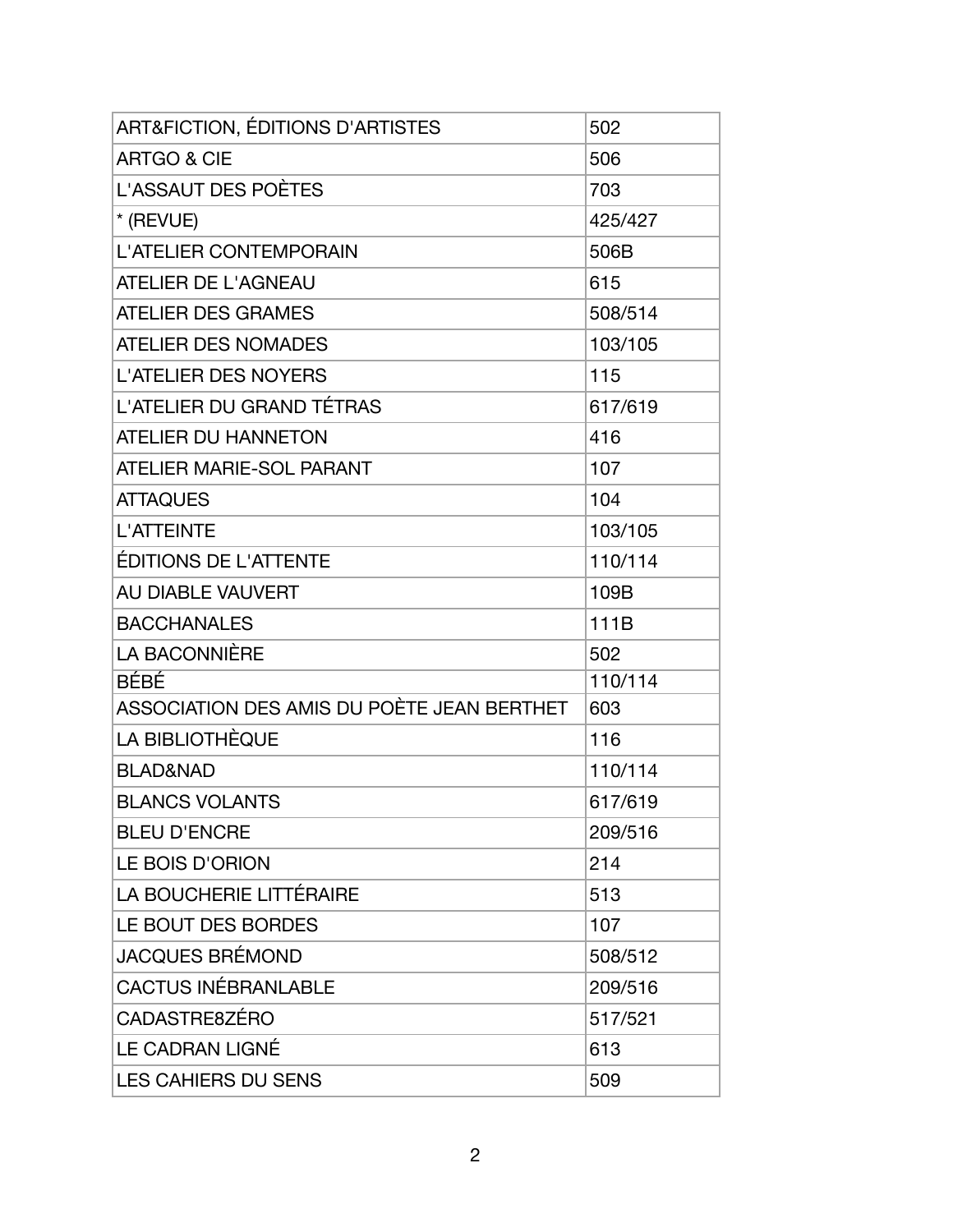| <b>CAMÉRAS ANIMALES</b>                  | 110/114 |
|------------------------------------------|---------|
| ÉDITIONS DU CANOË                        | 106     |
| CARACTÈRES                               | 220     |
| LES CARNETS DU DESSERT DE LUNE           | 209/516 |
| <b>LE CASTOR ASTRAL</b>                  | 400     |
| LA CAVE LITTÉRAIRE DE VILLEFONTAINE      | 514     |
| <b>CÉNACLE DU DOUAYEUL</b>               | 517/521 |
| CENTRE DE CRÉATIONS POUR L'ENFANCE       | 414     |
| CENTRE INTERNATIONAL DE POESIE MARSEILLE | 110/114 |
| CÉPHÉIDES/SARAH-WIAME                    | 504     |
| ASSOCIATION DES AMIS DE PONTIGNY-CERISY  | 204     |
| LA CHAMBRE D'ÉCHOS                       | 113     |
| <b>SERGE CHAMCHINOV</b>                  | 419     |
| <b>CHANDEIGNE</b>                        | 611     |
| LA CHARRETTE ORCHESTRALE                 | 700/704 |
| <b>LE CHAT POLAIRE</b>                   | 604/606 |
| LES ÉDITIONS DU CHEMIN DE FER            | 601     |
| CHÈVRE-FEUILLE ÉTOILÉE                   | 622     |
| <b>CHEYNE ÉDITEUR</b>                    | 405     |
| CHRONIQUES DU ÇÀ ET LÀ                   | 106     |
| c/i/r/c/é                                | 406     |
| LA CLÉ À MOLETTE                         | 617/619 |
| <b>LE COLTIN GRAFIK</b>                  | 708     |
| <b>CONSPIRATION</b>                      | 617/619 |
| <b>CONSPIRATION</b>                      | 617/619 |
| <b>CONTRAT MAINT</b>                     | 523     |
| <b>LA CONTRE ALLÉE</b>                   | 609     |
| LE COQUELICOT                            | 700/704 |
| ÉDITIONS DE CORLEVOUR                    | 202     |
| <b>LE CORMIER</b>                        | 209/516 |
| <b>LE COUDRIER</b>                       | 209/516 |
| <b>COULEUR LIVRES</b>                    | 209/516 |
| <b>CRÉAPHIS</b>                          | 402     |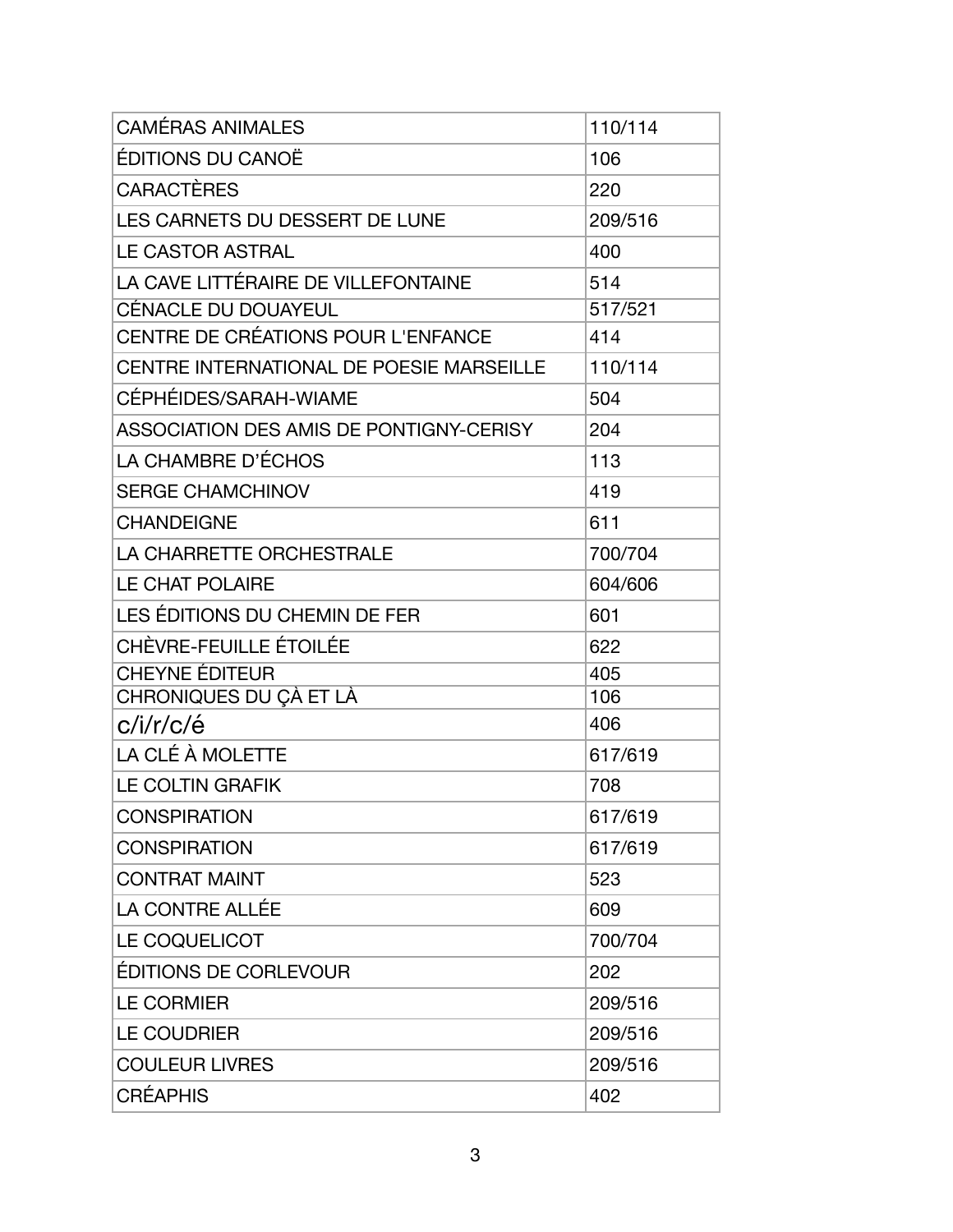| <b>LA CRYPTE</b>                   | 425/427   |
|------------------------------------|-----------|
| ÉDITIONS DU CYGNE                  | 222       |
| CENTRE DAILY-BUL & C°/LE DAILY-BUL | 209/516   |
| <b>DAÏMON</b>                      | 700/704   |
| <b>DÉCHARGE</b>                    | 513       |
| DE 5 À 7                           | 110/114   |
| LA DÉLIRANTE                       | 511       |
| <b>DERNIER CARRÉ</b>               | 700/704   |
| DERNIER TÉLÉGRAMME                 | 613       |
| DES FEMMES - ANTOINETTE FOUQUE     | 412       |
| <b>DESNEL</b>                      | 310       |
| <b>DEZOPILANT</b>                  | 707       |
| <b>D'ICI ET D'AILLEURS</b>         | 603       |
| 10 PAGES AU CARRÉ                  | 118/120   |
| <b>BRUNO DOUCEY</b>                | 118/120   |
| DUMERCHEZ / ADN                    | 200       |
| <b>ÉCHELLE UN</b>                  | 110/114   |
| ÉCRITS DES FORGES                  | 401       |
| <b>LES ÉDITEURS SINGULIERS</b>     | 209/516   |
| ÉLÉMENTS DE LANGAGE                | 608       |
| ÉDITIONS D'EN BAS                  | 502       |
| <b>ENT'REVUES</b>                  | 700/704   |
| <b>ENVOLUME</b>                    | 305       |
| ÉOLIENNES                          | 214       |
| L'ÉPÎTRE                           | 103/105   |
| ÉRANTHIS                           | 209/516   |
| <b>ESPACE NORD</b>                 | 209/516   |
| <b>ESPACE PANDORA</b>              | 423 & 514 |
| <b>ESPACES &amp; SIGNES</b>        | 604/606   |
| <b>ESPERLUÈTE</b>                  | 505       |
| <b>ESTEPA</b>                      | 203/205   |
| ÉTATS PROVISOIRES DU POÈME         | 405       |
| ÉTOILES D'ENCRE                    | 622       |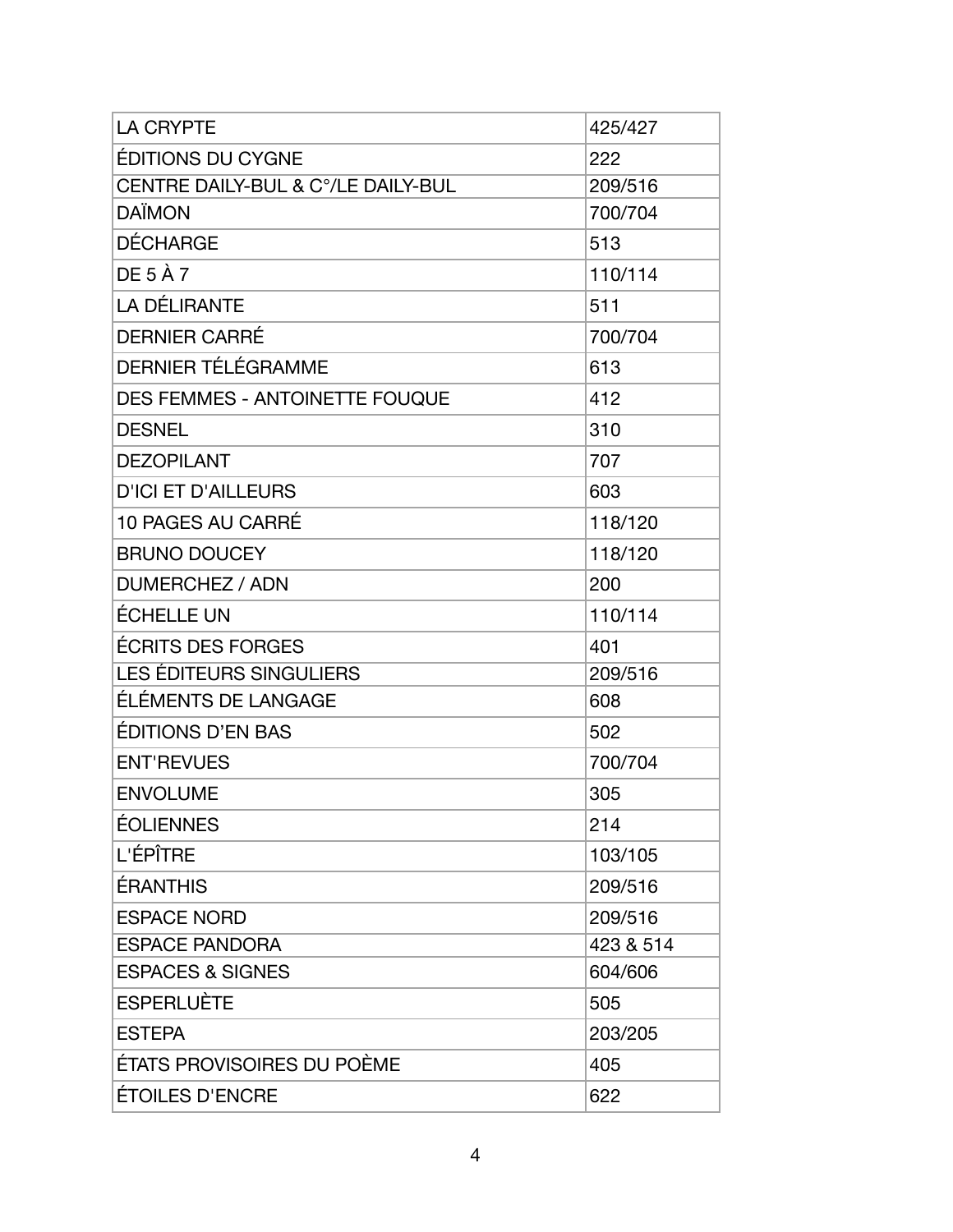| L'ÉTOILE DES LIMITES                                          | 421     |
|---------------------------------------------------------------|---------|
| L'ÉTRANGÈRE                                                   | 209/516 |
| <b>EUROPE</b>                                                 | 525     |
| <b>EXOPOTAMIE</b>                                             | 203/205 |
| <b>EXPOÉSIE</b>                                               | 613     |
| L'EXTRÊME CONTEMPORAIN                                        | 605     |
| LA FACTORIE / MAISON DE POÉSIE DE NORMANDIE                   | 514     |
| <b>FAÏ FIOC</b>                                               | 607     |
| <b>FAITES ENTRER L'INFINI</b>                                 | 616     |
| <b>FARIO</b>                                                  | 612     |
| <b>FATA MORGANA</b>                                           | 207     |
| FÉDÉRATION INTERNATIONALE DES MAISONS DE<br>POÉSIE            | 514     |
| FÉDÉROP                                                       | 404     |
| <b>FEMMES DE PAROLE</b>                                       | 222     |
| <b>FÉROCE MARQUISE</b>                                        | 613     |
| <b>FEU DE BROUSSE</b>                                         | 514     |
| LA FEUILLE DE THÉ                                             | 711     |
| <b>FICELLE</b>                                                | 503     |
| <b>FIDEL ANTHELME X</b>                                       | 110/114 |
| LE FIGUIER POURPRE - MAISON DE LA POÉSIE<br><b>D'AVIGNON</b>  | 514     |
| <b>FILIGRANES</b>                                             | 402     |
| <b>GALLIMARD</b>                                              | 111     |
| <b>CLAUDE GIVAUDAN</b>                                        | 411     |
| <b>GPS GAZETTE POÉTIQUE &amp; SOCIALE</b>                     | 110/114 |
| <b>GPU</b>                                                    | 110/114 |
| LE GRAAL / MAISON DES ÉCRITURES                               | 414     |
| GUSTAVE JUNIOR - JOURNAL DE POÉSIE POUR LES<br><b>ENFANTS</b> | 414     |
| L'HARMATTAN                                                   | 600     |
| <b>HENRY</b>                                                  | 517/521 |
| <b>L'HERBE QUI TREMBLE</b>                                    | 608     |
| HÉROS-LIMITE                                                  | 601     |
| <b>HOURRA</b>                                                 | 203/205 |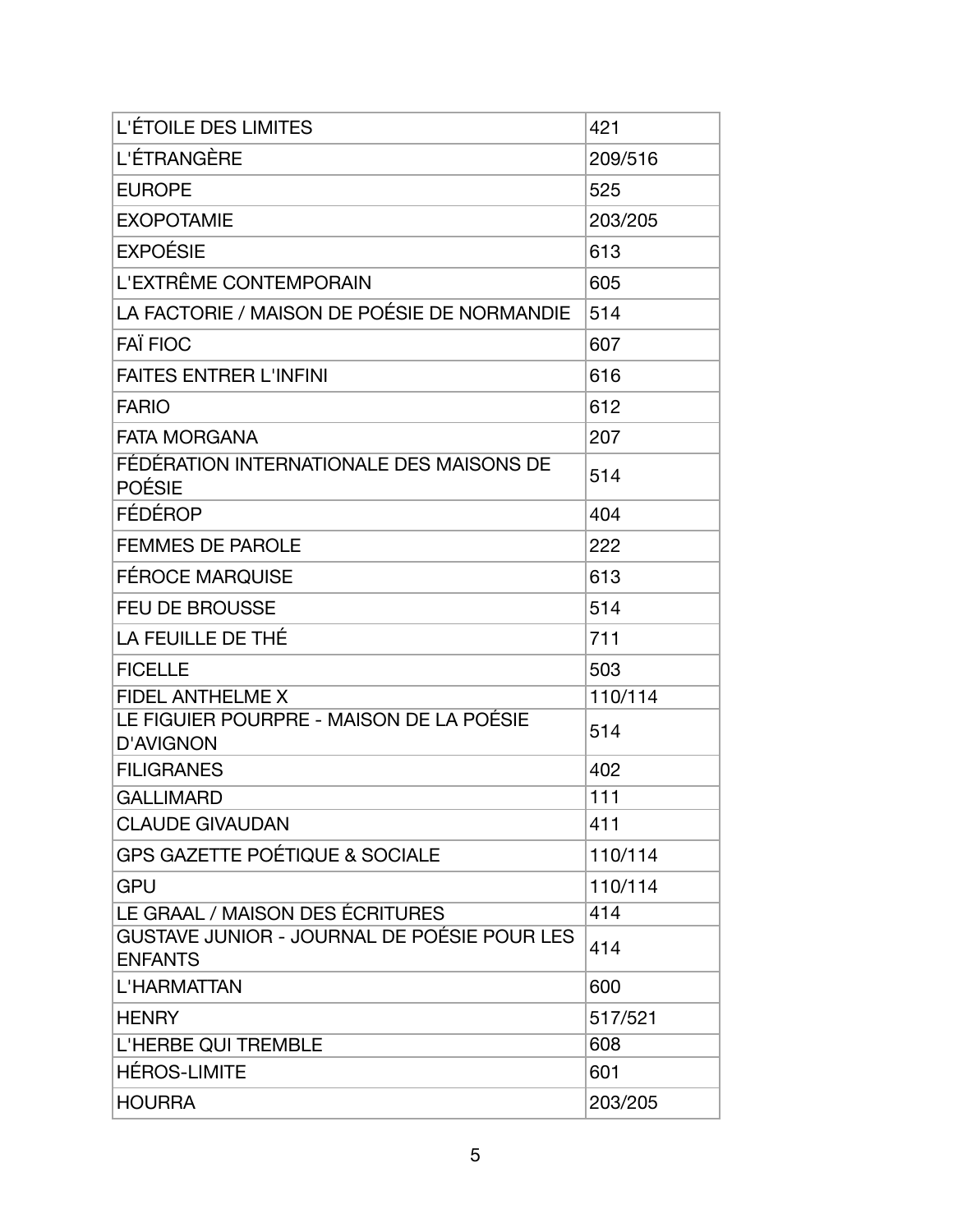| L'ICÔNOCLASTE                              | 118/120 |
|--------------------------------------------|---------|
| IF                                         | 110/114 |
| <b>ILLADOR</b>                             | 417     |
| <b>LES IMPRESSIONS NOUVELLES</b>           | 209/516 |
| IMPRIMERIE D'ALSACE-LOZÈRE                 | 504     |
| L*IMPROBABLE                               | 710     |
| <b>LES INAPERÇUS</b>                       | 609     |
| <b>INGENS</b>                              | 707     |
| <b>LES INSÉCABLES</b>                      | 502     |
| <b>ÉDITIONS DES INSTANTS</b>               | 103/105 |
| <b>INTERFÉRENCES</b>                       | 116     |
| <b>INTERZONE[S]</b>                        | 517/521 |
| L'INTRANQUILLE, REVUE DE LITTÉRATURE       | 615     |
| <b>L'IROLI</b>                             | 517/521 |
| <b>ISOLATO</b>                             | 607     |
| LE JOURNAL DES POÈTES                      | 212     |
| <b>JOURNAUD</b>                            | 110/114 |
| K.O.S.H.K.O.N.O.N.G.                       | 523     |
| KULTUR   LX - ARTS COUNCIL LUXEMBOURG      | 415     |
| LAAC / LIVRE D'ARTISTE ET ART CONTEMPORAIN | 419     |
| <b>LE LAMPADAIRE</b>                       | 103/105 |
| <b>LANSKINE</b>                            | 610     |
| <b>LETTRES VIVES</b>                       | 216/218 |
| <b>LA LETTRE VOLÉE</b>                     | 209/516 |
| <b>LEVANT</b>                              | 307     |
| LÈVRES URBAINES                            | 401     |
| <b>LES LIEUX DITS</b>                      | 226     |
| <b>LIGATURE</b>                            | 419     |
| ÉDITIONS DES LISIÈRES                      | 513     |
| <b>LONG COURS</b>                          | 604/606 |
| LA LUCARNE DES ÉCRIVAINS                   | 308     |
| <b>LURLURE</b>                             | 513     |
| MAELSTRÖM REEVOLUTION                      | 209/516 |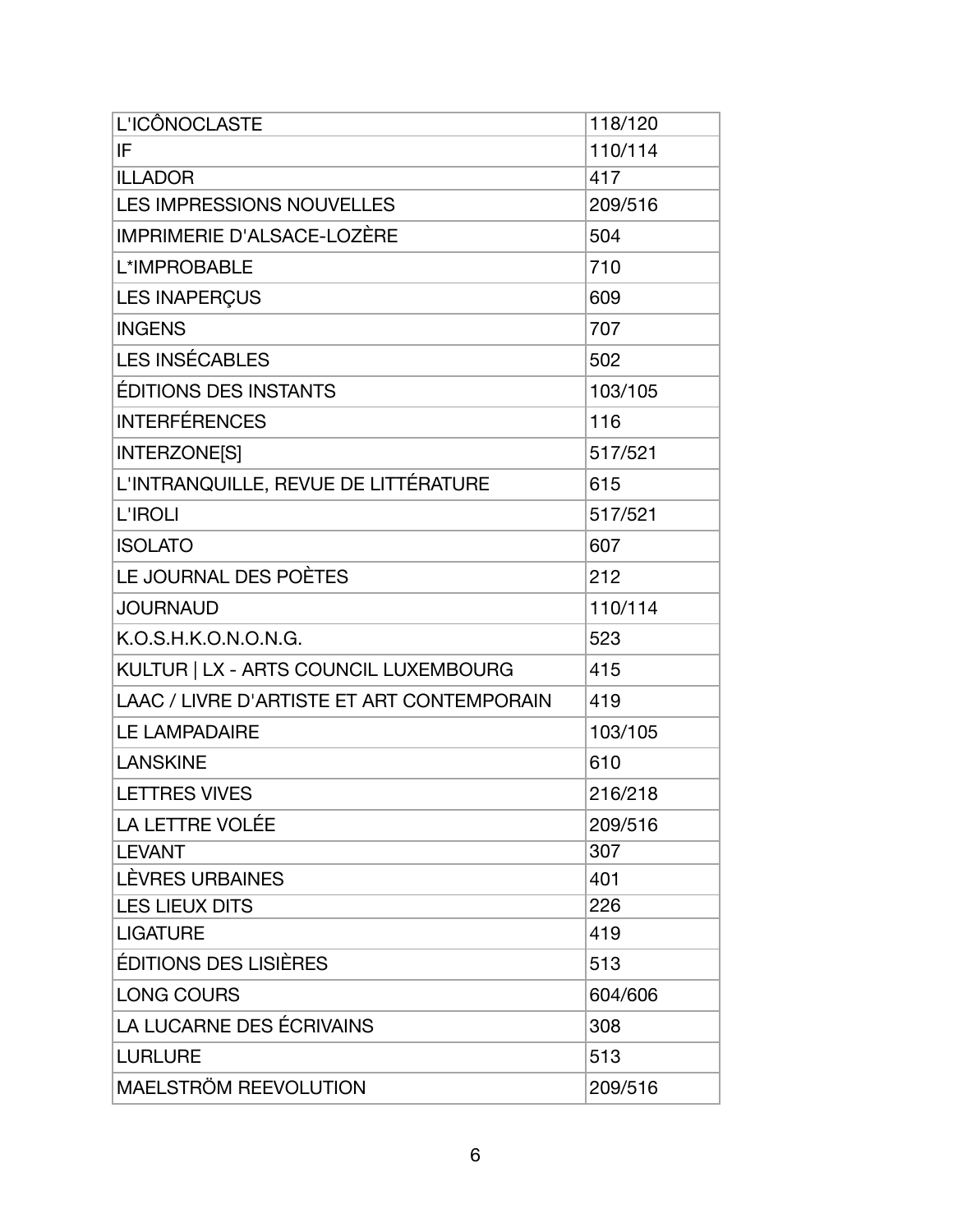| PIERRE MAINARD                                       | 404           |
|------------------------------------------------------|---------------|
| <b>LES MAINS</b>                                     | 203/205       |
| <b>MAIPO</b>                                         | 514           |
| MAISON AFRICAINE DE POÉSIE INTERNATIONALE            | 514           |
| <b>MAISON ANDRÉ BRETON</b>                           | 514           |
| <b>MAISON DE LA POÉSIE D'AMAY</b>                    | 209/516 & 514 |
| MAISON DE LA POÉSIE DE GRASSE                        | 514           |
| MAISON DE LA POÉSIE DE LA DRÔME                      | 425/427       |
| MAISON DE LA POÉSIE DE MONTRÉAL                      | 514           |
| MAISON DE LA POÉSIE DE POITIERS                      | 514           |
| MAISON DE LA POÉSIE DU PAYS DE QUIMPERLÉ             | 514           |
| MAISON DE LA POÉSIE HAUTS DE FRANCE                  | 517/521 & 514 |
| MAISON DE LA POÉSIE JEAN JOUBERT                     | 514           |
| MAISON DE LA POÉSIE RHÔNE-ALPES                      | 111B          |
| MAISON DE POÉSIE JEAN LALAUDE                        | 425/427       |
| LA MAISON DES PAGES DE CAMILLE AUBAUDE               | 307           |
| <b>MAISON MALO QUIRVANE</b>                          | 611           |
| <b>MANIFESTE! / LE MERLE MOQUEUR</b>                 | 417           |
| LE MANTEAU & LA LYRE                                 | 517/521       |
| <b>MARCEL LE PONEY</b>                               | 107           |
| ÉDITIONS DE LA MARGERIDE                             | 118/120       |
| <b>MÉMOIRE MULTIMEDIA</b>                            | 306           |
| M.E.O.                                               | 209/516       |
| <b>METTRAY</b>                                       | 411           |
| <b>FLORENCE MEUNIER</b>                              | 705           |
| MIDIS DE LA POÉSIE                                   | 209/516       |
| MISSION CULTURELLE DU LUXEMBOURG EN<br><b>FRANCE</b> | 415           |
| LA MOITIÉ DU FOURBI                                  | 700/704       |
| <b>LES MOMENTS LITTÉRAIRES</b>                       | 204           |
| <b>MØTUS</b>                                         | 102           |
| <b>MUSCLE</b>                                        | 110/114       |
| <b>NAHUJA</b>                                        | 508/512       |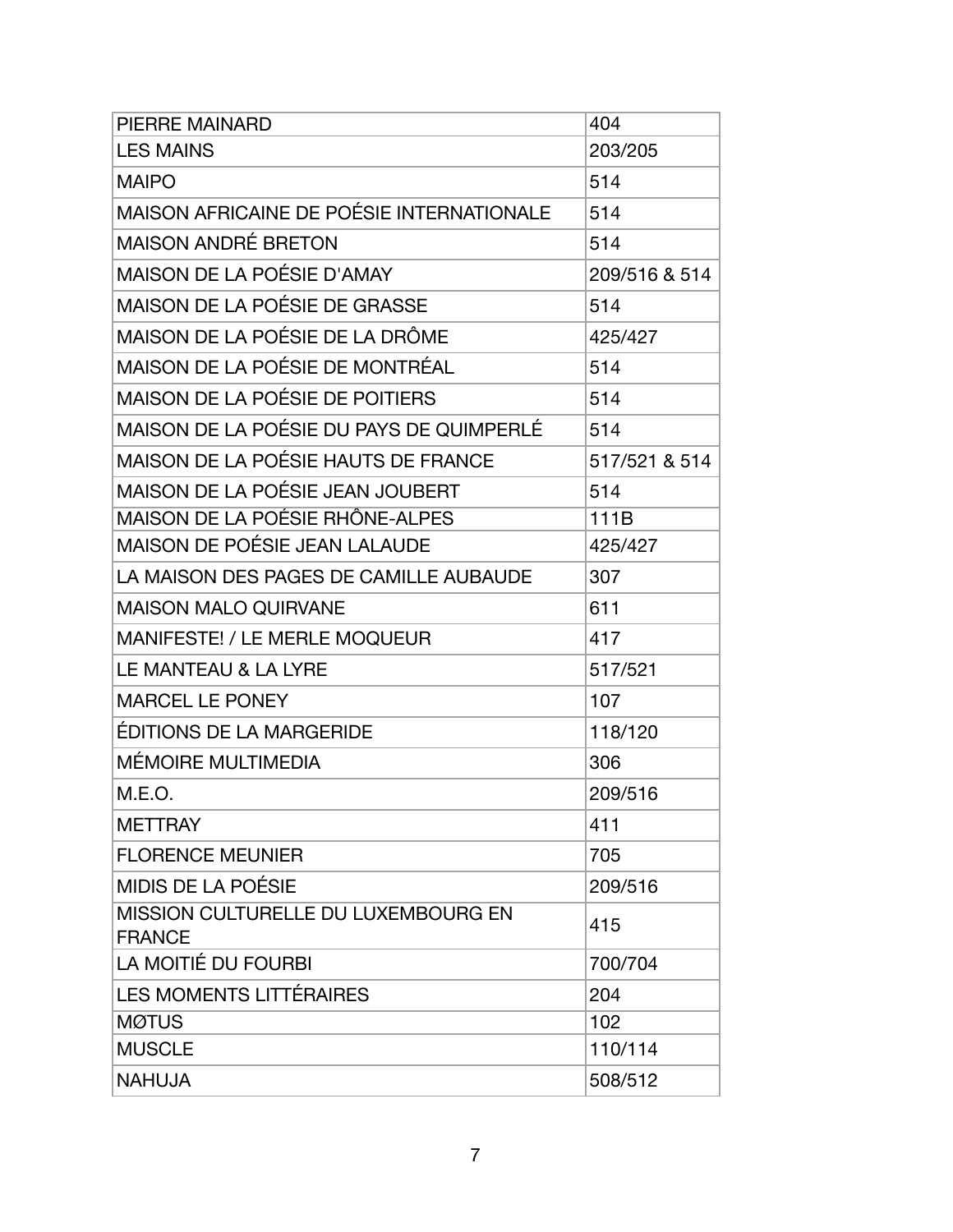| <b>JULIEN NÈGRE ÉDITEUR</b>    | 425/427 |
|--------------------------------|---------|
| LA NERTHE                      | 110/114 |
| <b>NIOQUES</b>                 | 110/114 |
| ÉDITIONS DU NOROÎT             | 407     |
| <b>NOUS</b>                    | 110/114 |
| LE NOUVEL ATHANOR              | 509     |
| NOUVELLES ÉDITIONS PLACE       | 501     |
| <b>NUNC</b>                    | 202     |
| <b>L'OIE DE CRAVAN</b>         | 608     |
| L'OLLAVE ÉDITEUR               | 110/114 |
| <b>OMRI</b>                    | 407     |
| L'ORMAIE                       | 210     |
| L'OUROBOROS                    | 700/704 |
| <b>L'OURS BLANC</b>            | 601     |
| L'OURS ET LA VIEILLE GRILLE    | 610     |
| OUSTE, CRÉATION ET EXAGÉRATION | 613     |
| LES ÉDITIONS DU PAQUEBOT       | 425/427 |
| LA PART DE L'ŒIL               | 209/516 |
| <b>CLAIRE PAULHAN</b>          | 204     |
| PAVILLON CRITIQVE              | 110/114 |
| PEN CLUB FRANÇAIS              | 304     |
| ÉRIC PESTY ÉDITEUR             | 523     |
| LE PETIT ÉCHO                  | 414     |
| LE PETIT FLOU                  | 414     |
| <b>LES PETITS PLATONS</b>      | 404     |
| <b>PÉTRA</b>                   | 622     |
| <b>PHAÉTON</b>                 | 602     |
| <b>PHB</b>                     | 106     |
| PHI                            | 515     |
| <b>PHLOÈME</b>                 | 711     |
| <b>PHCENIX</b>                 | 700/704 |
| F DE PHOSPHÈNE                 | 224     |
| <b>LA PIERRE D'ALUN</b>        | 209/516 |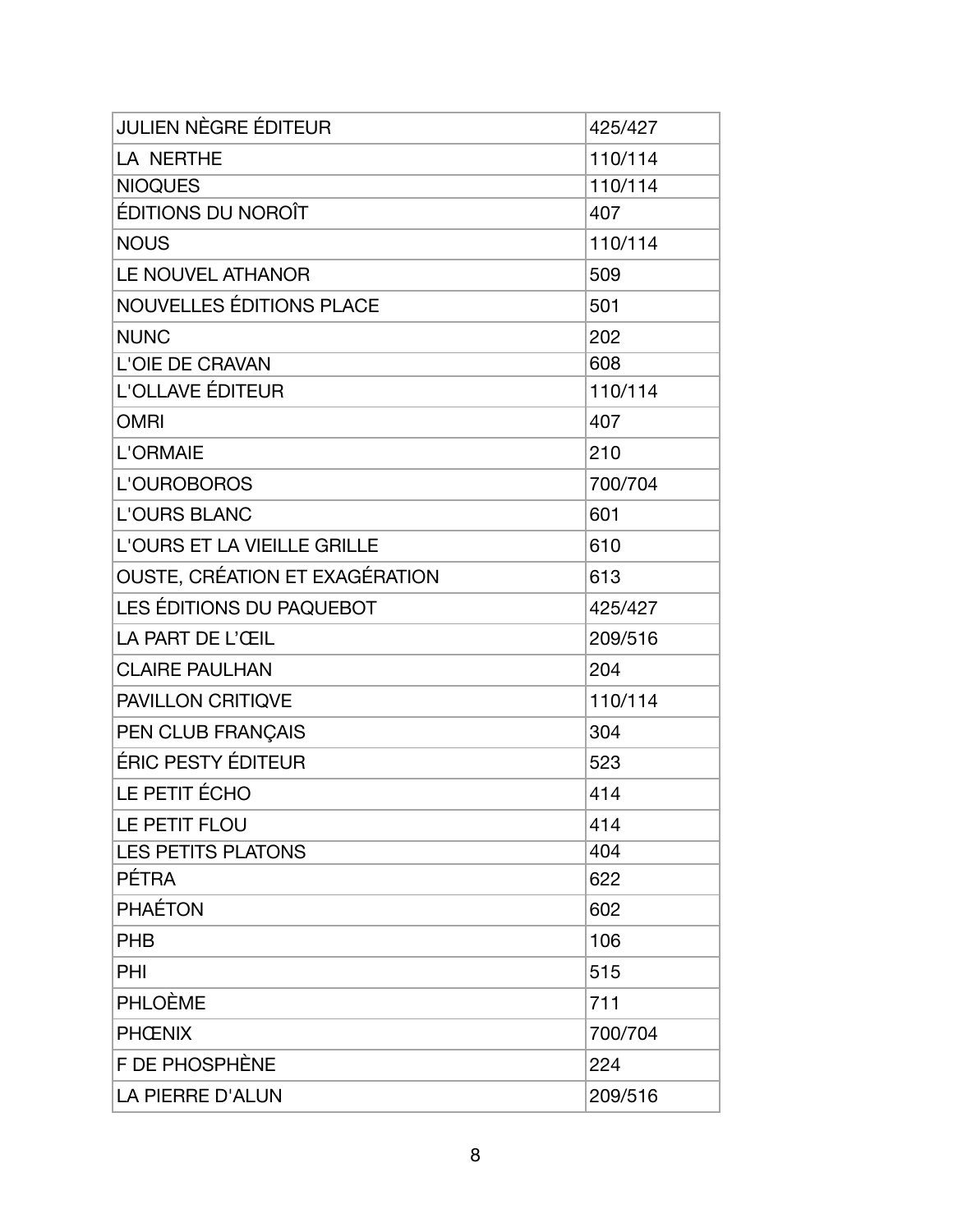| <b>PIPPA</b>                                               | 409     |
|------------------------------------------------------------|---------|
| PLACE DE LA SORBONNE                                       | 700/704 |
| <b>JEAN-MICHEL PLACE ÉDITEUR</b>                           | 411     |
| <b>PLAINE PAGE</b>                                         | 110/114 |
| POÈMES BLEUS - MAISON DE LA POÉSIE DE<br><b>DOUARNENEZ</b> | 514     |
| POÉSIE ET PAS DE CÔTÉ                                      | 204     |
| POÉSIE POETRY PARIS. FESTIVAL FRANCO-ANGLAIS<br>DE POÉSIE  | 109     |
| POÉSIE PREMIÈRE                                            | 108     |
| <b>POESIS</b>                                              | 602     |
| PO&PSY                                                     | 212     |
| <b>POLDER</b>                                              | 513     |
| <b>PORTULAN BLEU</b>                                       | 706     |
| <b>POTENTILLE</b>                                          | 115     |
| PPAF ÉDITIONS / PREMIÈRE PRESSION À FROID                  | 517/521 |
| PRESSES UNIVERSITAIRES DE ROUEN ET DU HAVRE<br>/ PURH      | 103/105 |
| LE PRINTEMPS DES POÈTES                                    | 514     |
| PROPOS DE CAMPAGNE                                         | 508/512 |
| PROPOS2ÉDITIONS                                            | 508/512 |
| PUBLIE. NET                                                | 506B    |
| LES 400 COUPS                                              | 605     |
| <b>REVUE RADICAL(E)</b>                                    | 700/704 |
| LE RÉALGAR                                                 | 614     |
| <b>REBELLE(S)</b>                                          | 509     |
| <b>REDFOXPRESS</b>                                         | 515     |
| <b>REFLET DE LETTRES</b>                                   | 620     |
| <b>REHAUTS</b>                                             | 206     |
| <b>COMPAGNIE RÉSONANCES</b>                                | 514     |
| <b>RESSOUVENANCES</b>                                      | 302     |
| LA REVUE DE BELLES-LETTRES                                 | 700/704 |
| LA REVUE DES REVUES                                        | 700/704 |
| <b>RHUBARBE</b>                                            | 115     |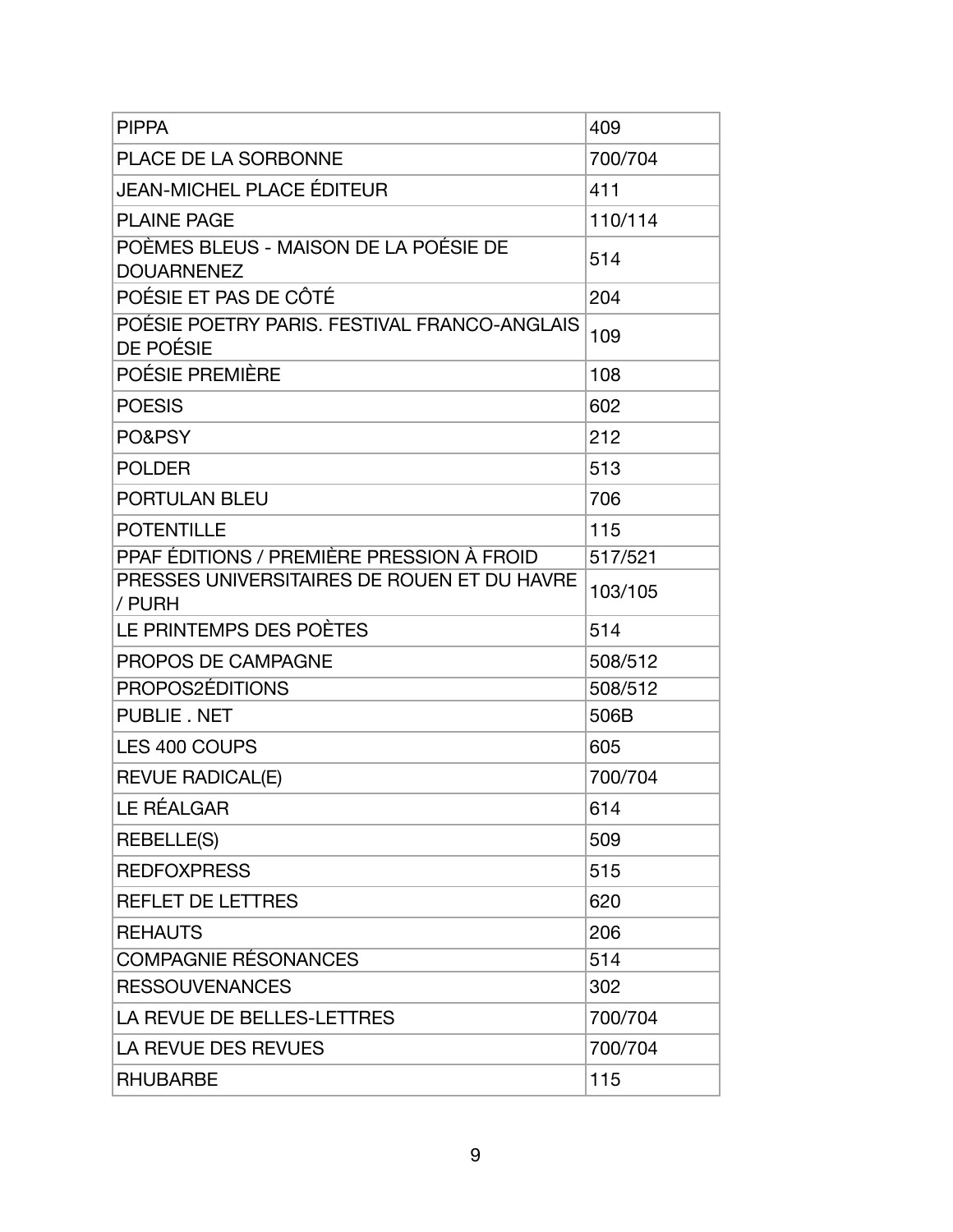| <b>RIMBAUD VIVANT</b>           | 604/606 |
|---------------------------------|---------|
| LE ROSIER GRIMPANT              | 517/521 |
| <b>ROUGE GORGE</b>              | 709     |
| ROUGIER V. ÉD FICELLE           | 503     |
| <b>LA RUMEUR LIBRE</b>          | 423     |
| RUMEURS ACTUALITÉ DES ÉCRITURES | 423     |
| <b>THIERRY SAJAT</b>            | 603     |
| <b>SANS ESCALE</b>              | 604/606 |
| <b>SARRAZINE</b>                | 610     |
| <b>ISABELLE SAUVAGE</b>         | 204     |
| LA SEMAINE DE LA POÉSIE         | 514     |
| SÉRIE DISCRÈTE                  | 203/205 |
| <b>SIGILA</b>                   | 700/704 |
| <b>SIGNUM</b>                   | 615     |
| LE SILENCE QUI ROULE            | 103/105 |
| <b>SIRANOUCHE</b>               | 708     |
| <b>ÉDITIONS 632</b>             | 209/516 |
| <b>SOLO MA NON TROPPO</b>       | 224     |
| <b>LE SOUPIRAIL</b>             | 711     |
| <b>SUAVE &amp; MÉTALLIQUE</b>   | 110/114 |
| <b>LE TAILLIS PRÉ</b>           | 212     |
| <b>TARABUSTE</b>                | 507     |
| LE TEMPS DES CERISES            | 618     |
| LE TEMPS QU'IL FAIT             | 206     |
| <b>TESTE</b>                    | 110/114 |
| LA TÊTE À L'ENVERS              | 113     |
| <b>TÉTRAS LYRE</b>              | 209/516 |
| THÉÂTRE TYPOGRAPHIQUE           | 523     |
| <b>TIPAZA</b>                   | 210     |
| <b>TITULI</b>                   | 525     |
| LA TRADUCTIÈRE                  | 109     |
| <b>TRANSIGNUM</b>               | 109     |
| <b>TRAVERSE</b>                 | 209/516 |